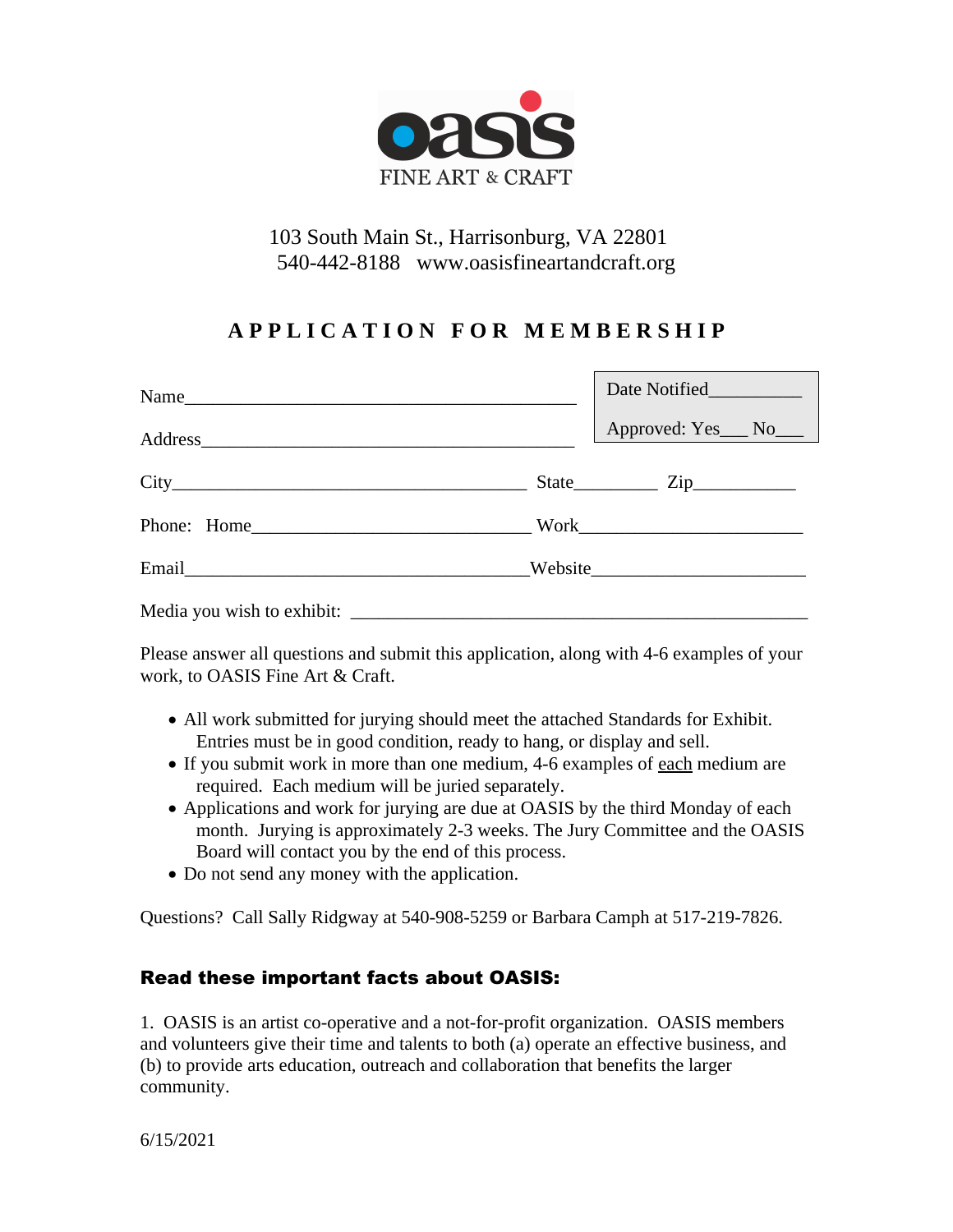2. Full-time members are docents with two shifts per month or the equivalent of two days/month in the gallery. Part-time members are one-shift docents or one day/month. These hours are guidelines and are adjusted periodically, depending on membership levels and holiday season needs. Associate members are not required to be docents. Members manage their own schedule by signing up on the on-line calendar. All members are required to participate in teamwork to support OASIS and its operations (this is in addition to docent time); this usually equates to 3-4 hours per month.

3. Members may be required to provide their own display stands, racks, and/or cases for their work. OASIS' Exhibit Chair must approve displays. Members selling jewelry must provide their own boxes.

4. When an artist/artisan wishes to introduce a new medium to their exhibited work in OASIS, it must first be juried in via the jury process.

5. Payment of monthly dues is considered late if not received by the  $7<sup>th</sup>$  of that month. A late fee of \$10 is added if paid after the  $7<sup>th</sup>$ . If a member is consistently delinquent or more than two months late with payment, the Treasurer may request that a credit card or "automatic withdrawal" payment system be established. New members dues are waived for the first month, but the first dues should be paid prior to installing work at OASIS. For example: work is accepted on January 5. Dues for February must be received before the work is installed in the gallery.

6. You may discontinue membership at the end of a month, provided you give 2 weeks notice to OASIS' president or vice president. You must be current with your monthly dues by the end of that month. You must meet with a board member when removing your work. Inventory not picked up within 30 days of discontinuing will be sold to benefit OASIS.

7. Standards for Exhibit, attached, apply to all works exhibited in OASIS. Works are subject to removal by OASIS' Exhibit Chair at any time due to quality of work or presentation. Any member may express concerns to OASIS' Exhibit Chair.

8. You are expected to maintain an inventory in OASIS at all times. You may briefly remove up to 50% of your items for a show, provided you adjust your display to maintain a professional appearance.

9. Other OASIS procedures and policies are available on the internal Facebook page and/or the OASIS Procedures Manual.

10. While you are a member, OASIS may change dues, policy or guidelines and require that you to comply.

11. OASIS does not carry insurance that covers individual artwork. Every care will be taken to maintain security, but OASIS or its members cannot be held liable for any damage or theft of work. Members are urged to carry their own insurance to cover their work, available as a rider on most homeowners' insurance policies.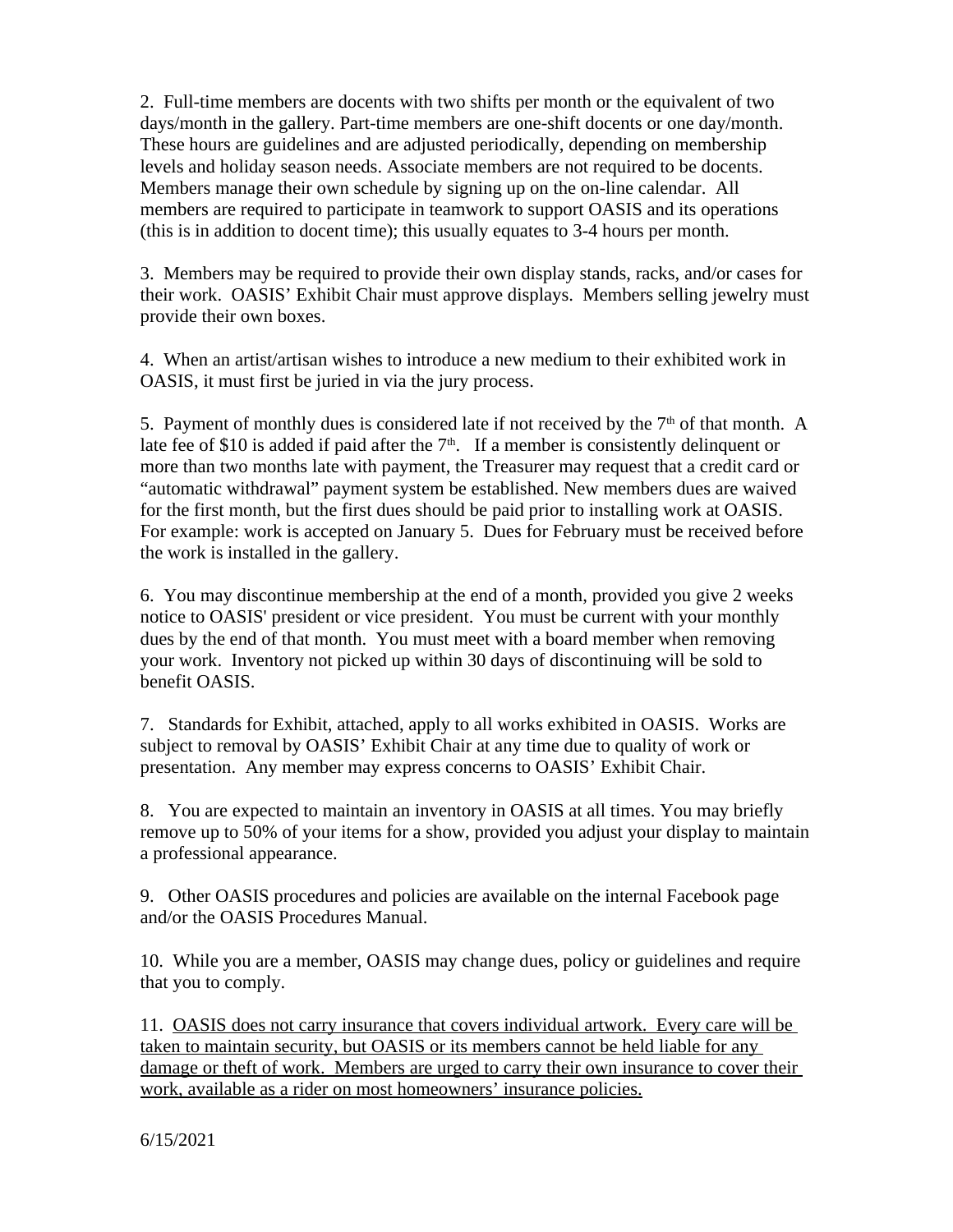### Please briefly answer the following:

You may also attach a resume or other printed material, if you have those items.

- 1) Please give an "artist's statement": Why do you do what you do? Limit your artist's statement to 100 words or less for OASIS use to be posted/displayed with your work.
- 2) Explain the medium, techniques and tools you use in creating your work.
- 3) Describe the style and price range of your work.
- 4) List degrees, courses, awards, workshops, etc. that relate to your artwork.
- 5) OASIS is run by members and volunteers serving on committees such as exhibition, marketing, events, maintenance, membership and hospitality. All members are expected to serve in some way. What area(s) interest you and what special talents do you have that could benefit OASIS?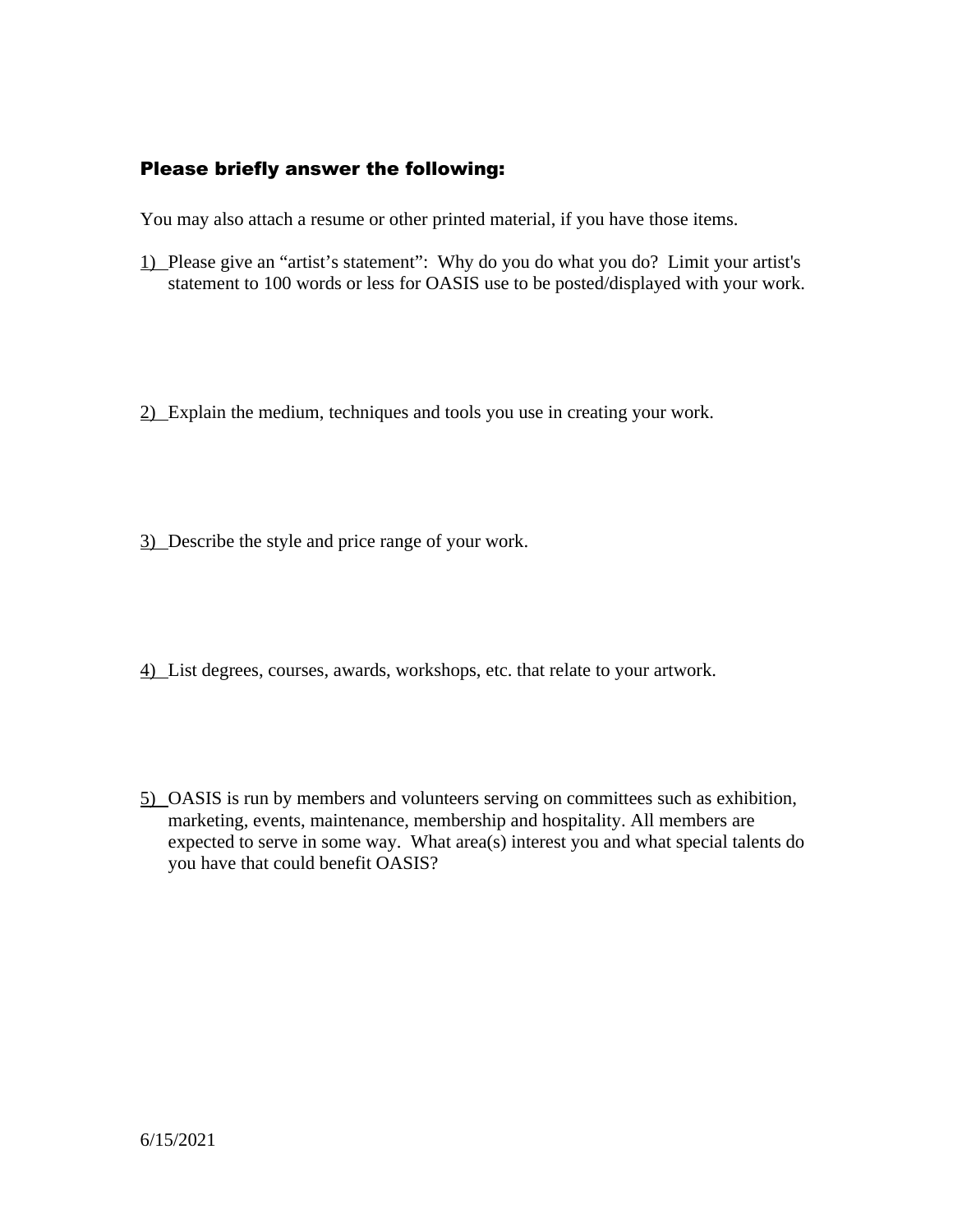#### Select one membership category:

\_\_\_ **Full** member - \$45 monthly dues with an 77/23 take; requires docent time (two shifts), and teamwork on committees in support of OASIS and its operations.

**Part time** member - \$45 monthly dues with a 67/33 take; requires docent time (one) shift), and teamwork on committees in support of OASIS and its operations.

\_\_\_ **Associate** member - \$45 monthly dues with a 57/43 take; no docent time required but teamwork on committees is required. The number of associate members is limited so that no more than 30% of the total membership consists of associate/emeritus/inactive members.

\_\_\_ **Student** member - \$15 monthly dues with a 57/43 take; requires docent time if living locally and/or teamwork on committees as your schedule allows, but at least 5 hours per month. Student memberships are limited to two semesters, and to two students per semester.

Members may change categories one time per calendar year, with prior board approval and subject to no more than 30% of the total membership at the associate/emeritus/inactive level.

| Title or Description Retail Price | <b>Title or Description</b>        | <b>Retail Price</b> |
|-----------------------------------|------------------------------------|---------------------|
| $1)$ $$$                          | $\sim$ \$                          |                     |
| 2) $\frac{\text{S}}{\text{S}}$    |                                    |                     |
| $\sim$ \$                         | $8)$ $$$                           |                     |
| 4)                                | $\sim$ $\sim$ $\sim$ $\sim$ $\sim$ |                     |
| (5)                               |                                    |                     |

### **List the works you are submitting for jurying:** (8-10 works per medium)

## I agree to the requirements of membership in the OASIS artist cooperative:

| Artist's signature | лаи |  |
|--------------------|-----|--|
|                    |     |  |

*Please retain a copy of your signed application for your records.*